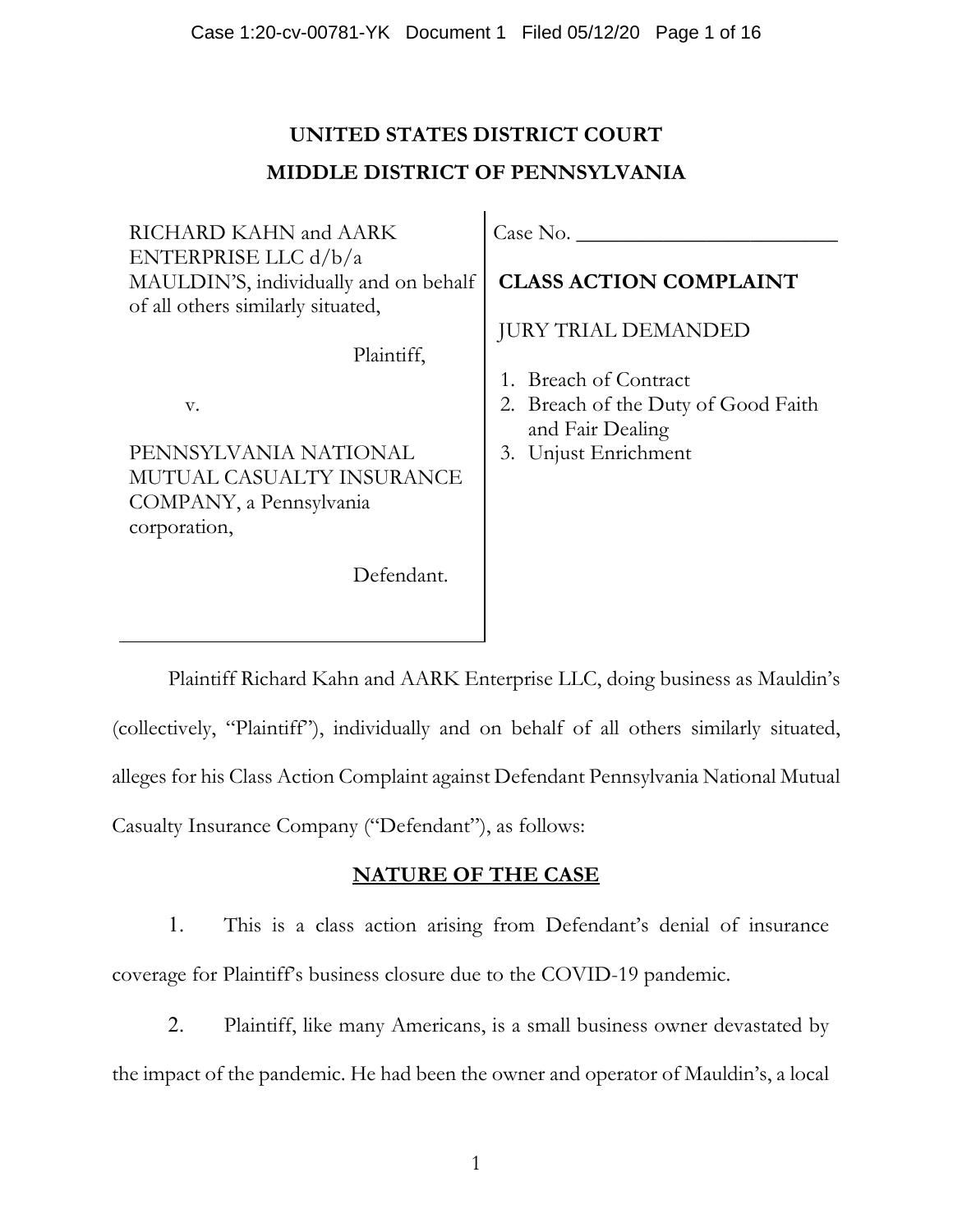#### Case 1:20-cv-00781-YK Document 1 Filed 05/12/20 Page 2 of 16

"mom & pop" restaurant in Mauldin, South Carolina, until the pandemic affected South Carolina and the rest of the nation beginning in early March 2020. Unable to maintain his business operations—a sit-down, family restaurant entirely reliant on inperson diners—Plaintiff suffered extensive loss of business profits and had to close the restaurant down.

3. Also like many small business owners, Plaintiff needed protection against unforeseen events that could affect his business operation and profits and invested in an "all risk" commercial insurance policy and regularly paid monthly premiums to Defendant for the policy (the "Policy"). After being devastated by the impact of COVID-19 on his business, Plaintiff promptly sought relief via the Policy by filing a claim with Defendant to cover his losses.

4. As explicitly indicated in the Policy, Plaintiff expected coverage for business income losses arising from interruption of business, including coverage of extra expenses incurred to restore his business and thus minimize his loss of business income. In addition, the Policy provided for business income losses caused by civil authority prohibiting access to his restaurant. Further, the Policy provided for extended business income losses even after operations could resume.

5. Instead, Defendant swiftly denied Plaintiff's claim. In denying Plaintiff's claim, Defendant wrongfully asserted that Plaintiff's losses were not "direct physical loss of or damage" to his business. Defendant also wrongfully asserted that language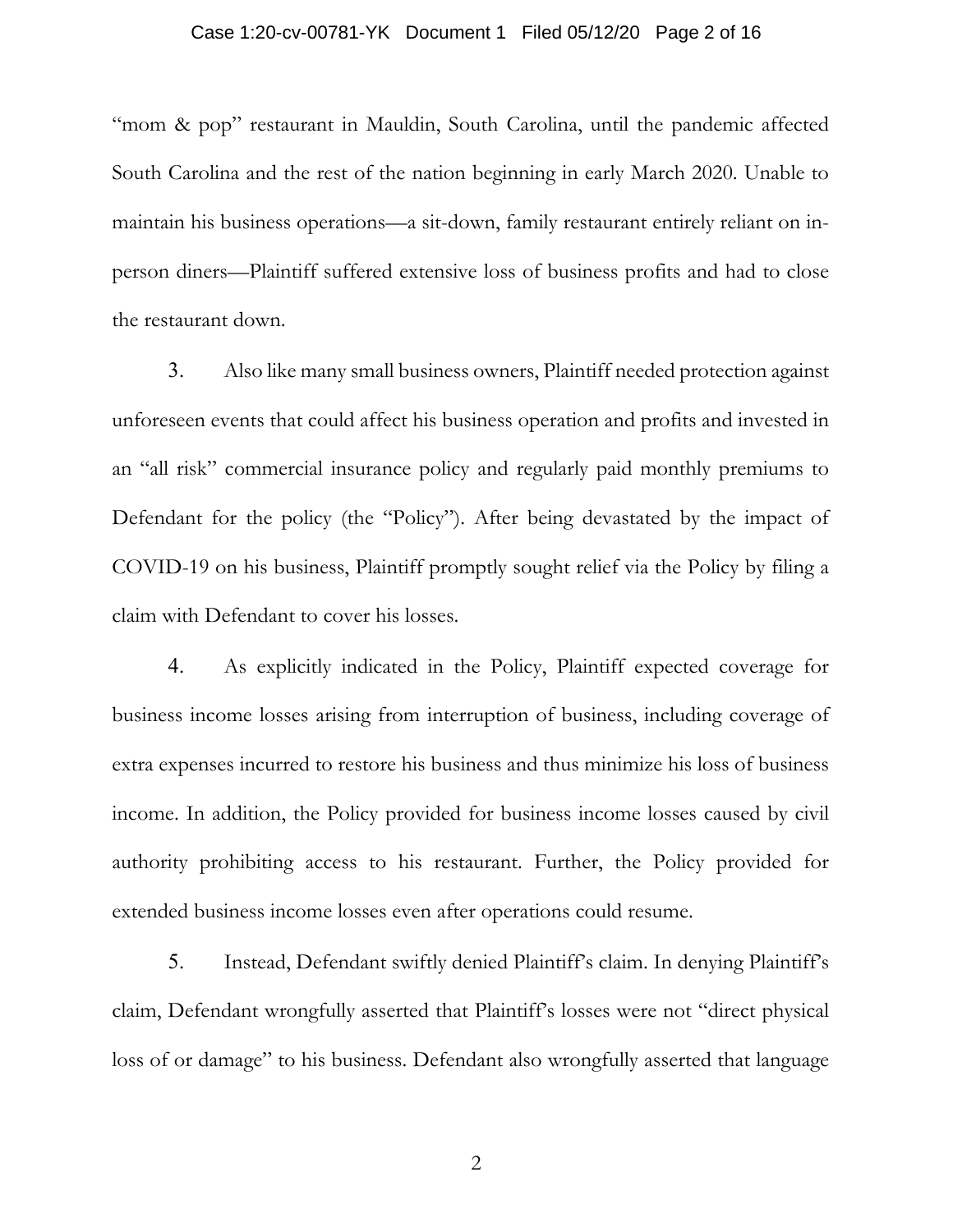#### Case 1:20-cv-00781-YK Document 1 Filed 05/12/20 Page 3 of 16

in an endorsement to the Policy purporting to exclude claims arising from any "virus, bacterium or other microorganism" was applicable to the global COVID-19 pandemic. In a recent decision, the Pennsylvania Supreme Court reached the opposite conclusion, finding that the COVID-19 pandemic constituted a natural disaster causing direct property damage to all businesses impacted.

6. On behalf of all other businesses insured by Defendant whose claims Defendant similarly denied, Plaintiff alleges Defendant has breached its contracts with its insureds and has been unjustly enriched.

# **JURISDICTION AND VENUE**

7. The Court has subject matter jurisdiction over this action pursuant to 28 U.S.C. § 1332(d)(2), because the proposed Classes have more than 100 members, the Classes contain at least one member of diverse citizenship from Defendant, and the amount in controversy exceeds \$5 million.

8. The Court has personal jurisdiction over Defendant because Defendant has its principal place of business in this District, is authorized to and conducts substantial business in Pennsylvania and within this District.

9. Venue is proper in this District pursuant to 28 U.S.C. § 1391(b)(2) because a substantial part of the events, acts, and omissions giving rise to these claims occurred in this District, in which Defendant's principal offices are located.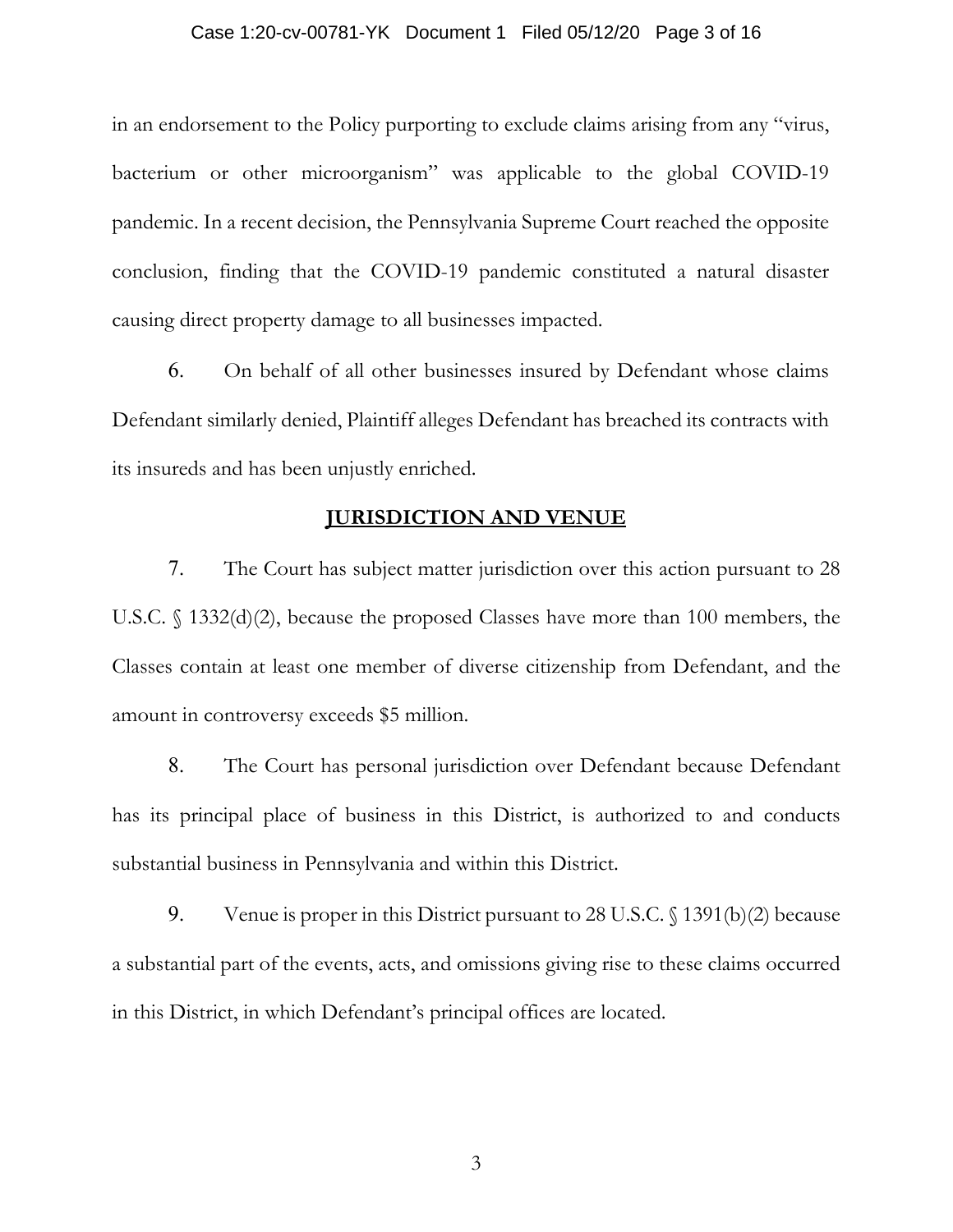#### **PARTIES**

10. Plaintiff Richard Kahn is a resident of South Carolina and was the owner and operator of Mauldin's in Mauldin, South Carolina until the restaurant closed down due to the COVID-19 pandemic.

11. Plaintiff AARK Enterprise LLC, doing business as Mauldin's, is a South Carolina limited liability company with its principal place of business in Mauldin, South Carolina.

12. Defendant Pennsylvania National Mutual Casualty Insurance Company is a national property-casualty mutual insurance company with its principal place of business in Harrisburg, Pennsylvania.

#### **FACTUAL ALLEGATIONS**

13. To protect his restaurant and the business income generated from its operation, Plaintiff invested in the Policy from Defendant. In exchange for Defendant's coverage, Plaintiff regularly paid monthly premiums to Defendant to maintain the Policy. The Policy was effective on September 19, 2019 and was set to expire on September 19, 2020. Mauldin's is in Greenville County, South Carolina, and is the business and property insured under the Policy.

14. The Policy is what is known as an "all-risk" commercial insurance policy, which means that all risks of loss are covered unless specifically excluded in the Policy. In the Policy, Defendant explicitly agreed to pay for all losses caused by "Covered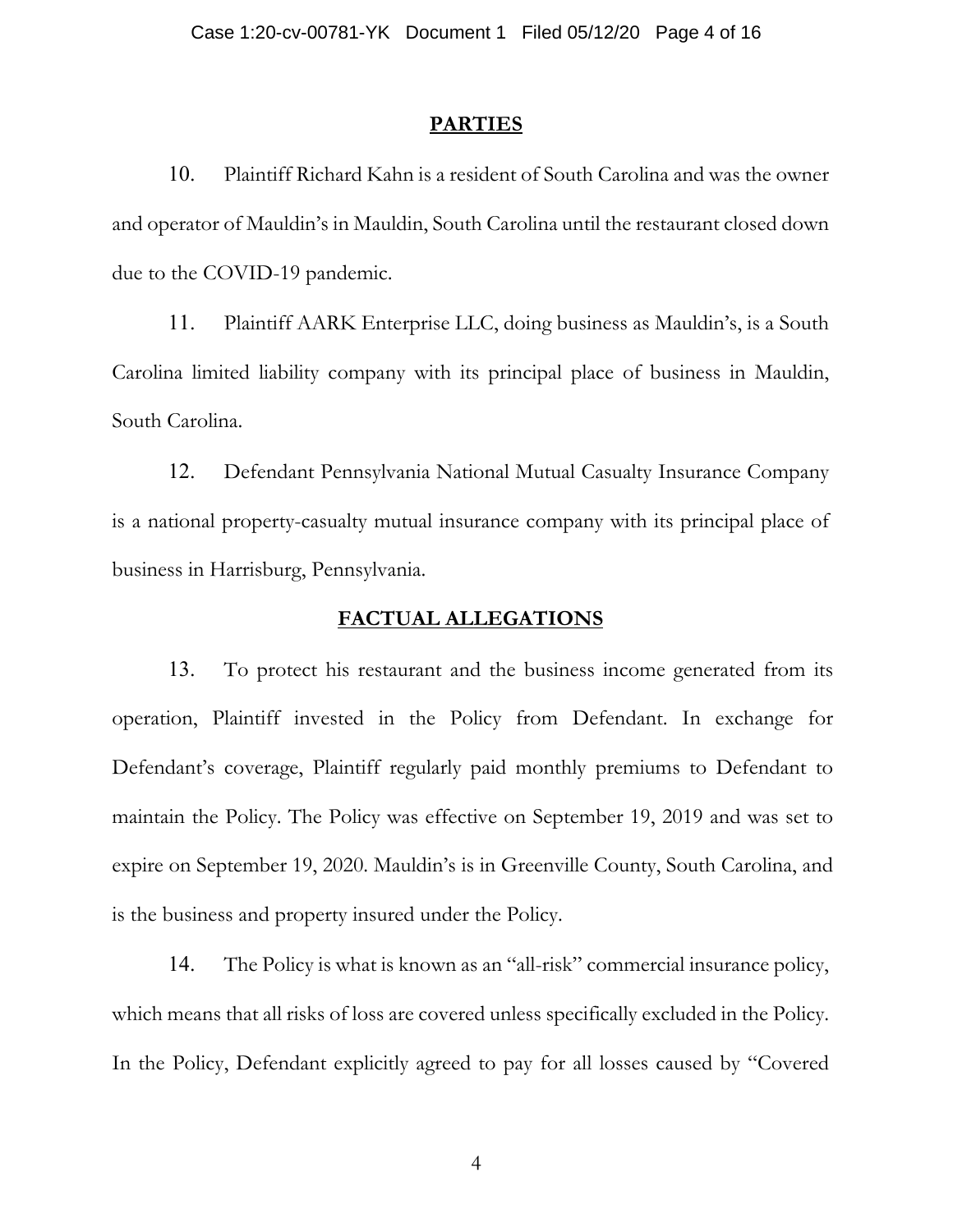#### Case 1:20-cv-00781-YK Document 1 Filed 05/12/20 Page 5 of 16

Causes of Loss," which Defendant defines as "Risks of Direct Physical Loss" unless the loss is excluded under the Policy.

15. The Policy provides for loss of business income through what is commonly known as business interruption coverage: "We will pay for the actual loss of Business Income you sustain due to the necessary 'suspension' of your 'operations' during the 'period of restoration."

16. Defendant defines "Business Income" as the net profit the business would have earned if operations were not suspended, plus any continuing normal operating expenses, including payroll. Defendant defines "Suspension" as, *inter alia*, a slowdown or cessation of the insured's business activities.

17. Defendant defines "Period of restoration" as the period of time that begins 72 hours after the physical loss or damage to the property and ending when the property is repaired or when business resumes at a new location, whichever is earlier.

18. The Policy also provides extra expense coverage: "Extra Expense means necessary expenses you incur during the 'period of restoration' that you would not have incurred if there had been no direct physical loss or damage to property caused by or resulting from a Covered Cause of Loss."

19. In addition, the Policy provides extended business income coverage, in which Defendant promises to cover business losses up to 30 days after operations would have resumed under certain conditions.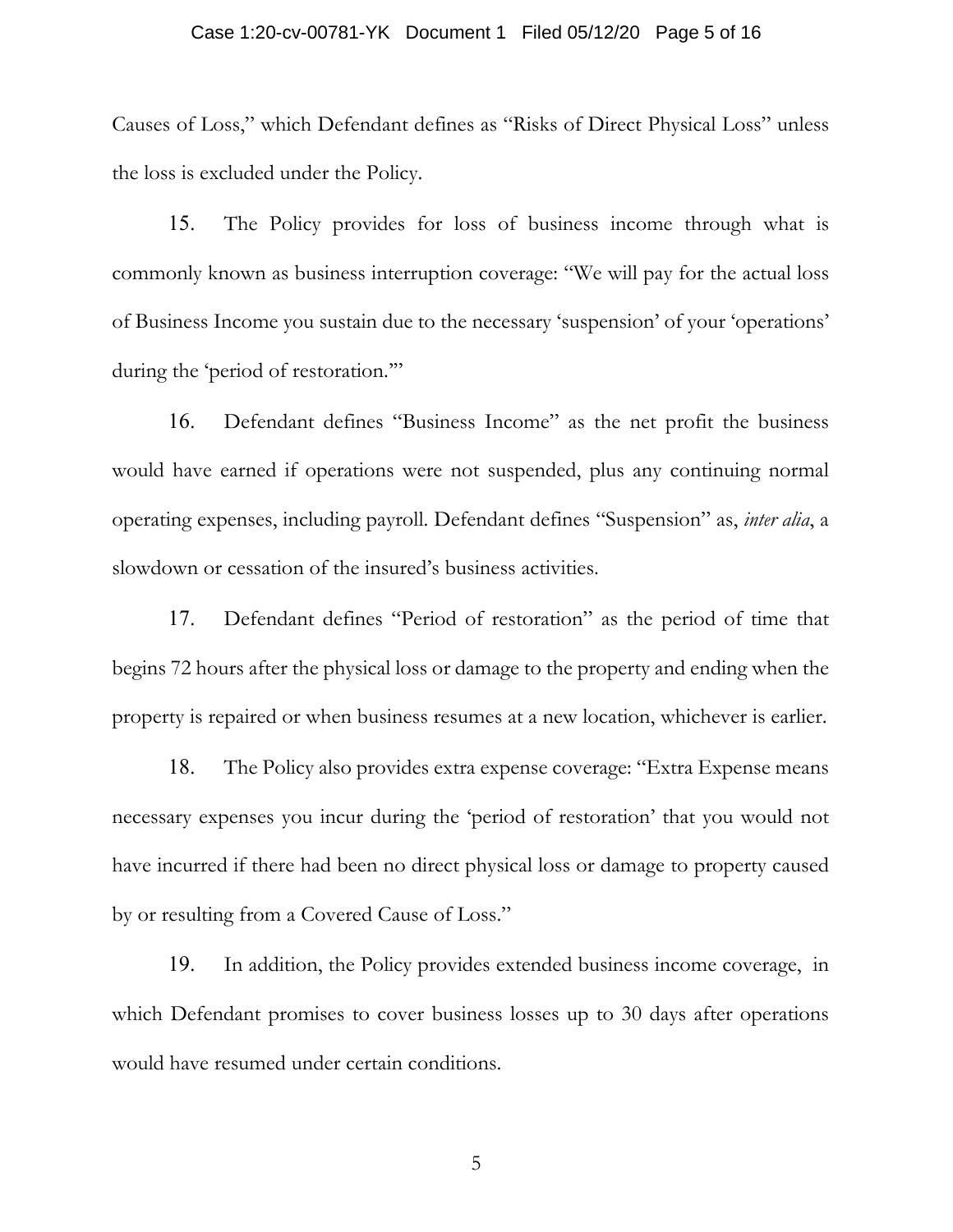#### Case 1:20-cv-00781-YK Document 1 Filed 05/12/20 Page 6 of 16

20. Further, the Policy specifically provides "Civil Authority" coverage: "We will pay for the actual loss of Business Income you sustain and necessary Extra Expense caused by action of civil authority that prohibits access to the described premises due to direct physical loss of or damage to property, other than at the described premises, caused by or resulting from any Covered Cause of Loss."

21. On March 2, 2020, South Carolina's governor, Henry McMaster, announced that he had convened a response team dedicated to COVID-19.

22. On March 6, 2020, the first cases of COVID-19 in South Carolina were reported.

23. On March 13, 2020, Governor McMaster issued a state of emergency, seeking additional funding from South Carolina's Department of Health ("DHEC") to combat COVID-19 and closing schools in two counties. The next day, the DHEC issued a statement recommending anyone with signs of illness avoid public gatherings and stay at home from school and work.

24. On March 20, 2020, Governor McMaster ordered all public schools in the state closed and urged all public gatherings be canceled, postponed, or rescheduled, as well as promotion of social distancing.

25. On March 27, 2020, the first person in Greenville County to die of COVID-19 was reported. A DHEC physician told the public to stay home and away from people outside the household except for essential reasons.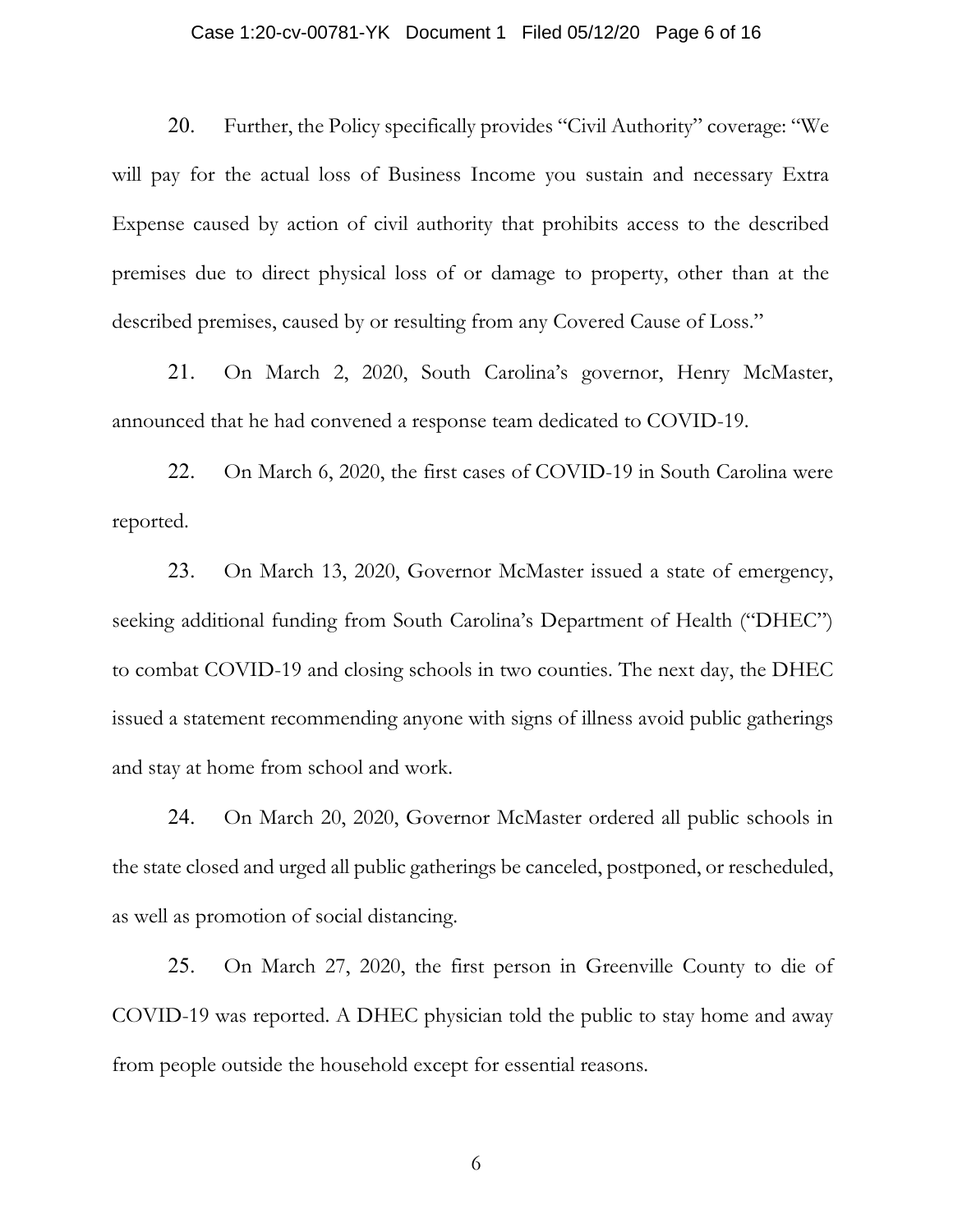#### Case 1:20-cv-00781-YK Document 1 Filed 05/12/20 Page 7 of 16

26. On March 31, 2020, after the state infection total passed 1,000 and 22 deaths had been reported, the public was told to stay home and limit close contact with others.

27. On April 6, 2020, Governor McMaster issued a statewide "home or work order," which required all state residents to limit movement outside their home or place of work except for essential activities. The order went into effect the following day at 5:00 p.m.

28. Due to the statewide restrictions on movement and operation of nonessential business, Plaintiff suffered significant loss of business income, as patrons were initially urged to avoid and, ultimately, prohibited to dine in restaurants. By late March 2020, Plaintiff was forced to suspend business operations at the restaurant. He subsequently made a claim to Defendant for his loss of business income. Defendant denied Plaintiff's claim in a letter dated March 31, 2020.

29. As a result of the suspension of his business, Plaintiff has sustained significant financial losses, will not be able to maintain his lease with the restaurant building, and likely will never operate the restaurant again.

30. Defendant's denial of Plaintiff's claim heavily relied on an endorsement to the Policy entitled, "Exclusion of Loss Due to Virus or Bacteria" which states, "We will not pay for loss or damage caused by or resulting from any virus, bacterium or other microorganism that induces or is capable of inducing physical distress, illness or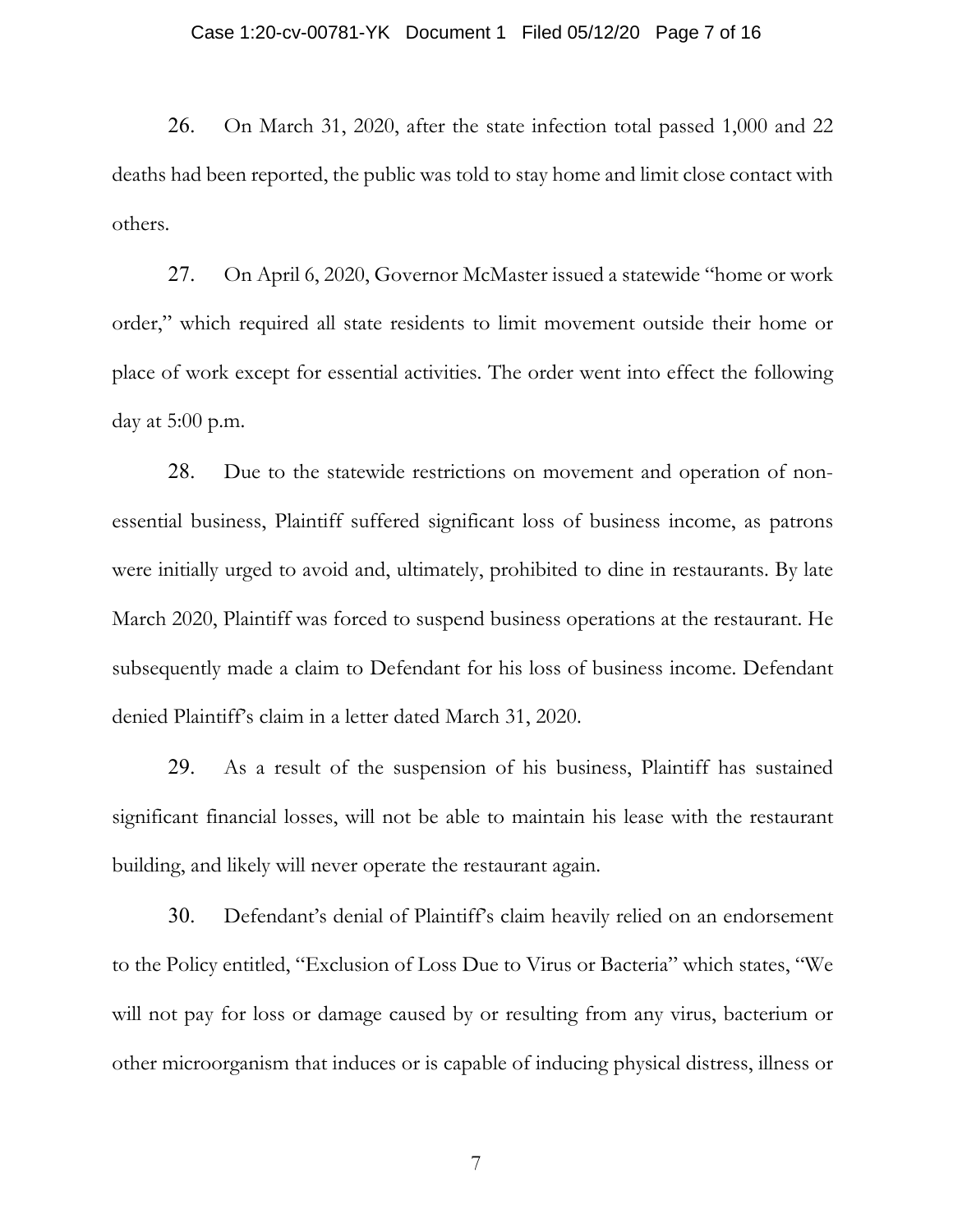#### Case 1:20-cv-00781-YK Document 1 Filed 05/12/20 Page 8 of 16

disease." Further, Defendant's denial letter asserts that Plaintiff's loss of business income was not covered because it was not an "actual damage" to his business property.

31. Contrary to Defendant's assertions, Plaintiff's loss of business profits should have been covered by the Policy because the COVID-19 pandemic is such a devastating, far-ranging, and unforeseen event that it does not fall within a reasonable interpretation of the "virus" exclusion in the Policy endorsement, and Plaintiff's loss of business profits constitute actual damage to his business property. The current global catastrophe is much different from, for example, an episode of food poisoning affecting several restaurant patrons. The COVID-19 pandemic is much closer to a natural disaster than a "loss due to virus or bacteria."

32. Recently, the Pennsylvania Supreme Court agreed, finding that COVID-19 fit the Pennsylvania Emergency Code's definition of a "natural disaster" because, like a hurricane or a flood, it has involved "substantial damage to property, hardship, suffering or possible loss of life." *See Friends of Danny DeVito, et al. v. Tom Wolf, Governor, et al.*, No. 68 MM 2020, 21 n.11 (Pa. Apr. 13, 2020) (quoting Pa. C.S. § 7102).

33. The Pennsylvania Supreme Court found that any affected business location is within such a "disaster area" and has sustained property damage because COVID-19 is "spread by person-to-person contact, . . . has an incubation period of up to fourteen days, . . . can live on surfaces for up to four days and can remain in the air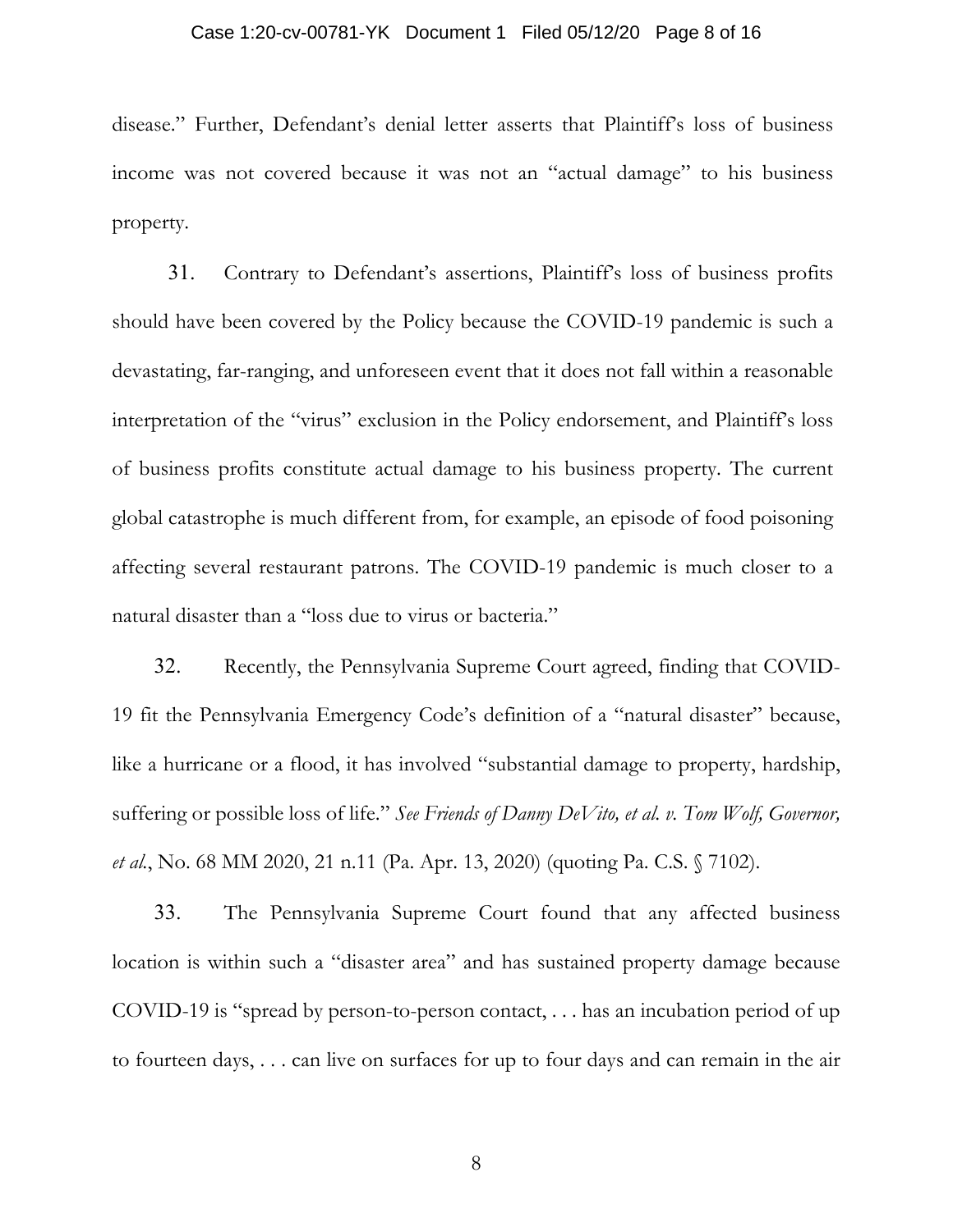#### Case 1:20-cv-00781-YK Document 1 Filed 05/12/20 Page 9 of 16

within confined areas and structures." *Id.* at 29. Thus, the Court rejected an argument that COVID-19 must be detected at a specific location for that location to fall within the scope of the disaster area. *Id.*

34. One of the fundamental bases for Defendant's denial was its assertion that Plaintiff had not suffered "damage to property"; yet, as the Pennsylvania Supreme Court recently held, that is precisely what Plaintiff has suffered as a result of COVID-19 in the form of loss of business income and, in reality, the complete loss of his livelihood as a small business owner.

35. Under the Policy, Defendant promised to cover the type of business losses and expenses Plaintiff has suffered and was obligated to pay for them. But in a breach of its contractual obligations, Defendant denied Plaintiff's claim and has failed to pay for his losses and expenses.

36. Upon information belief, Defendant has failed to pay for similar business losses and expenses suffered by hundreds, if not thousands, of other insureds holding policies that are, in all material respects, identical to the Policy.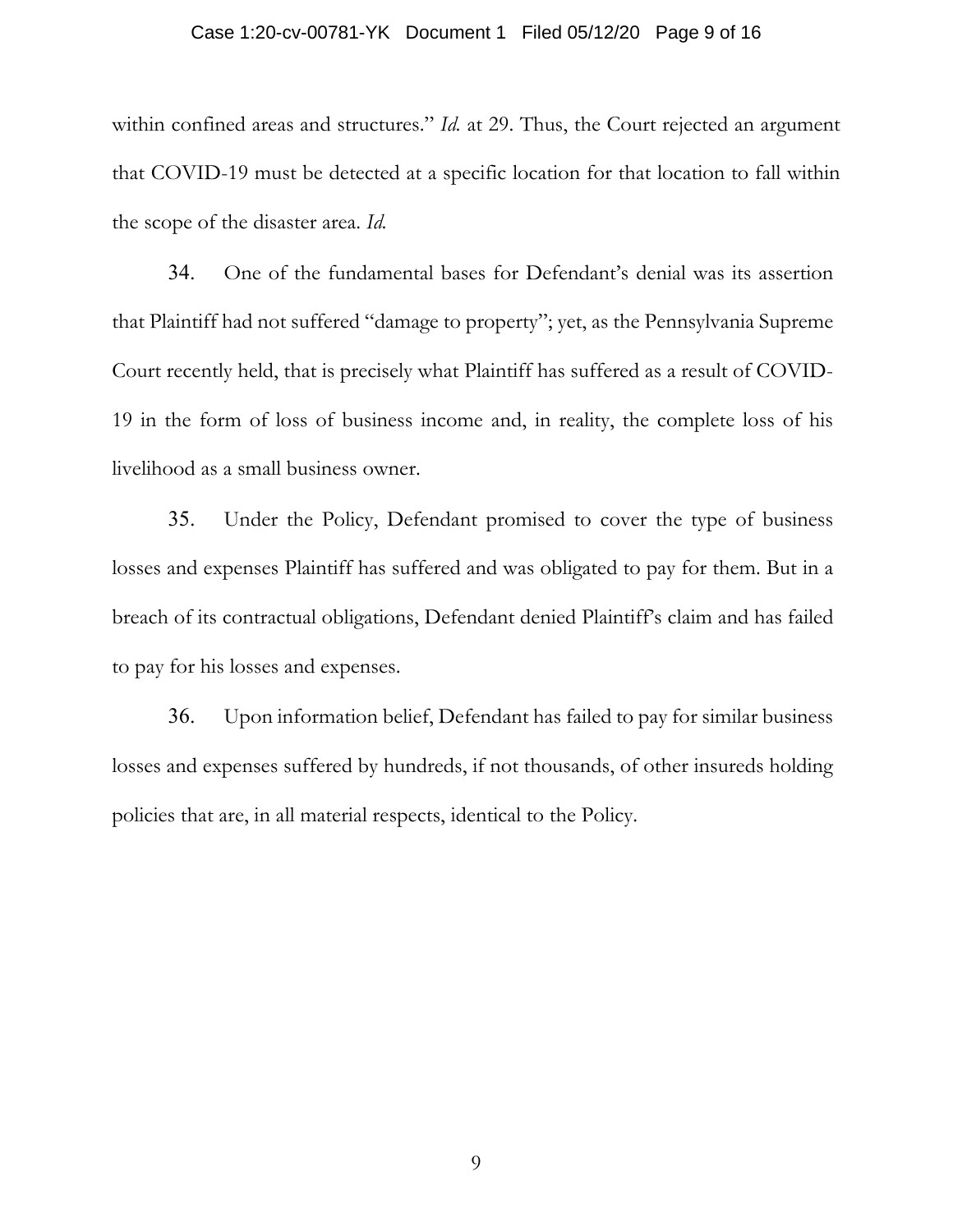# **CLASS ACTION ALLEGATIONS**

37. Plaintiff seeks relief in his and his business's individual capacities and seeks to represent a class consisting of all others who are similarly situated. Pursuant to Fed. R. Civ. P. 23(a) and (b)(2) and/or (b)(3), Plaintiff seeks certification of the following class:

> All persons residing in the United States who made insurance claims with Defendant for loss of business income and/or expenses to minimize the suspension of business due to COVID-19 and/or actions of any civil authority in response to COVID-19, which Defendant denied or has otherwise failed to acknowledge, accept as covered losses or expenses, or pay for the covered losses or expenses.

38. Excluded from the Class is Defendant, as well as its officers, employees, agents or affiliates, and any judge who presides over this action, as well as all past and present employees, officers and directors of Defendant. Plaintiff reserves the right to amend or modify the Class definition with greater specificity or division into subclasses after he has had an opportunity to conduct discovery.

39. Numerosity. Fed. R. Civ. P.  $23(a)(1)$ . The Class is so numerous that joinder of all members is unfeasible and not practicable. While the precise number of Class members has not been determined at this time, Plaintiff is informed and believes that many hundreds, if not thousands, of businesses are insured by Defendant with policies substantively identical to Plaintiff's Policy.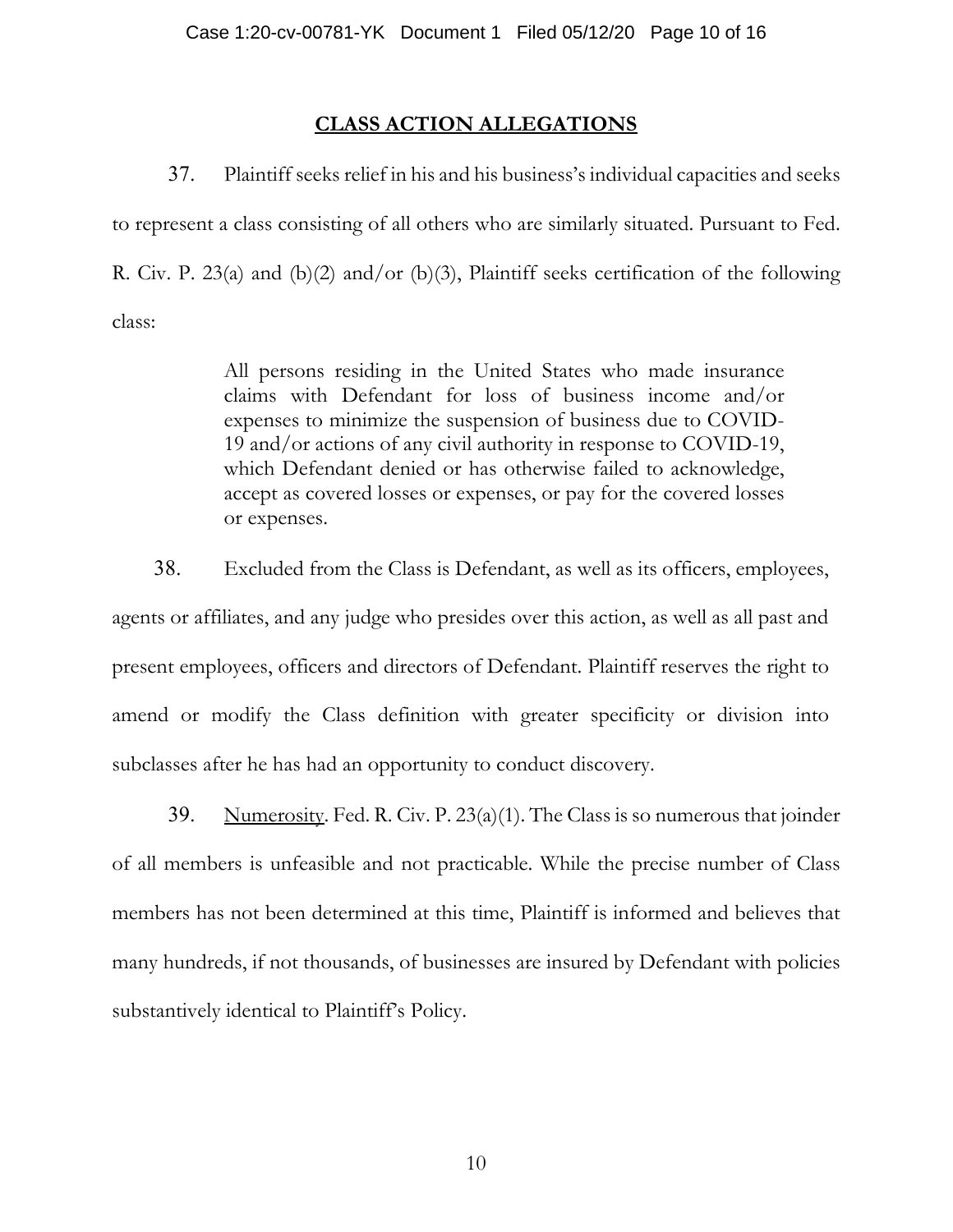#### Case 1:20-cv-00781-YK Document 1 Filed 05/12/20 Page 11 of 16

40. Commonality. Fed. R. Civ. P.  $23(a)(2)$  and (b)(3). There are questions of law and fact common to the Class, which predominate over any questions affecting only individual Class members. These common questions of law and fact include, without limitation:

a. Whether Defendant breached its insurance policy agreements with Plaintiff and the Class by denying valid claims for coverage made under the terms of those agreements;

b. Whether Defendant breached the implied covenant of good faith and fair dealing implied in its policy agreements;

c. Whether Defendant has a uniform policy to interpret its agreements terms and conditions in a way so that Defendant would not have to honor its policy agreements with Plaintiff and the Class;

d. Whether Defendant has been unjustly enriched by retaining insurance premiums and failing to honor claims resulting from COVID-19; and

e. Whether Plaintiff and the Class are entitled to equitable and declaratory relief.

41. Typicality. Fed. R. Civ. P. 23(a)(3). Plaintiff's claims are typical of the claims of other Class members. Plaintiff and all Class members were exposed to uniform practices and sustained injury arising out of and caused by Defendant's unlawful conduct.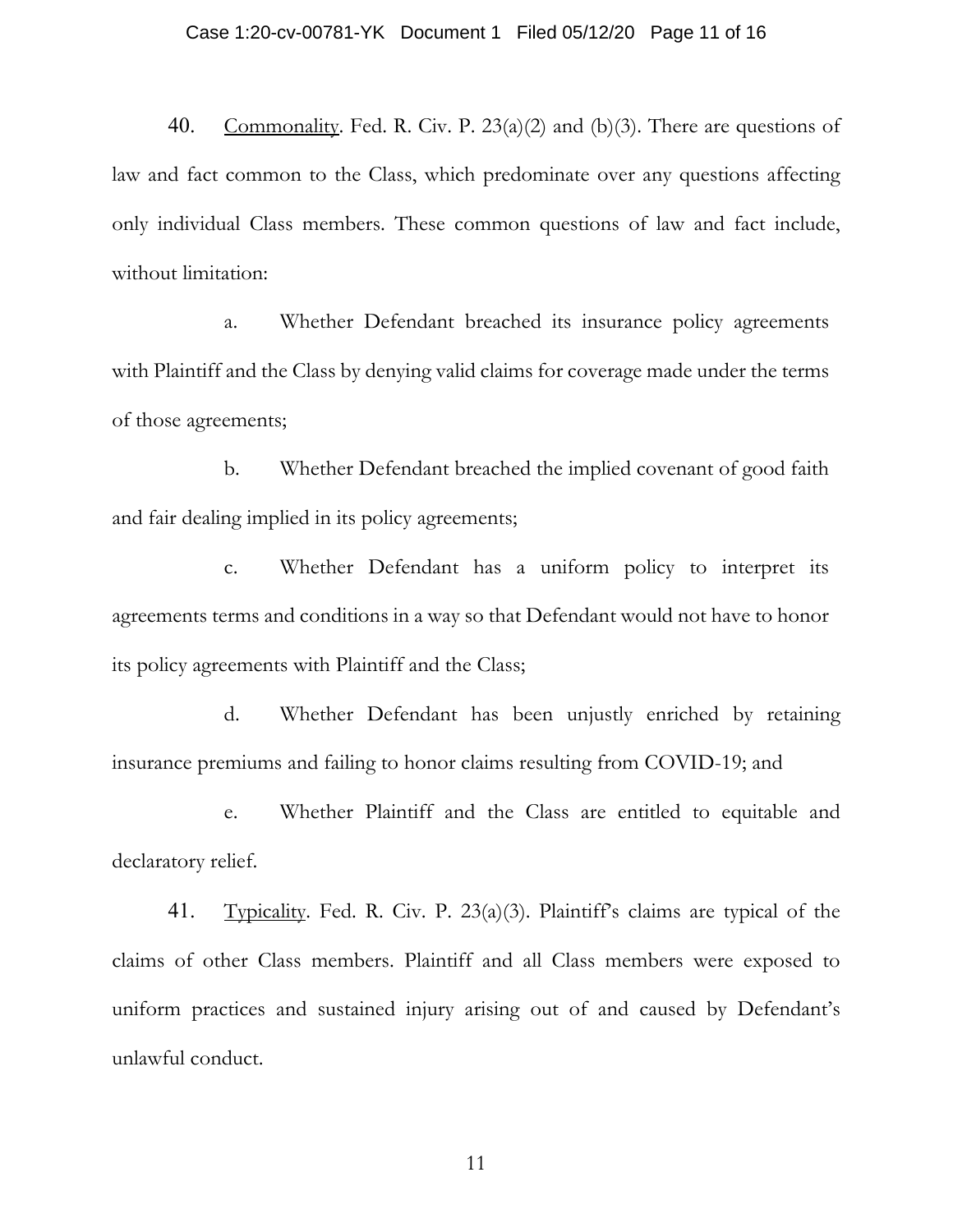#### Case 1:20-cv-00781-YK Document 1 Filed 05/12/20 Page 12 of 16

42. Adequacy of Representation. Fed. R. Civ. P. 23(a)(4). Plaintiff will fairly and adequately represent and protect the interests of the other members of the Class. Plaintiff's Counsel are competent and experienced in litigating class actions.

43. Superiority of Class Action. Fed. R. Civ. P. 23(b)(3). A class action is superior to other available methods for the fair and efficient adjudication of this controversy since joinder of all the members of the Class is impracticable. Furthermore, the adjudication of this controversy through a class action will avoid the possibility of inconsistent and potentially conflicting adjudication of the asserted claims. There will be no difficulty in the management of this action as a class action.

# **COUNT I Breach of Contract (On Behalf of Plaintiff and the Class)**

44. Plaintiff hereby re-alleges every factual allegation contained above.

45. Defendant have entered into contracts with Plaintiff and the Class under which Defendant agreed to provide insurance coverage to Plaintiff and the Class pursuant to the terms of their commercial policy agreements.

46. Plaintiff and the Class performed all their obligations under these contracts.

47. Defendant breached its contracts with Plaintiff and the Class by improperly denying coverage by mischaracterizing the language of its policy agreements to exclude Plaintiff's and the Class's claims.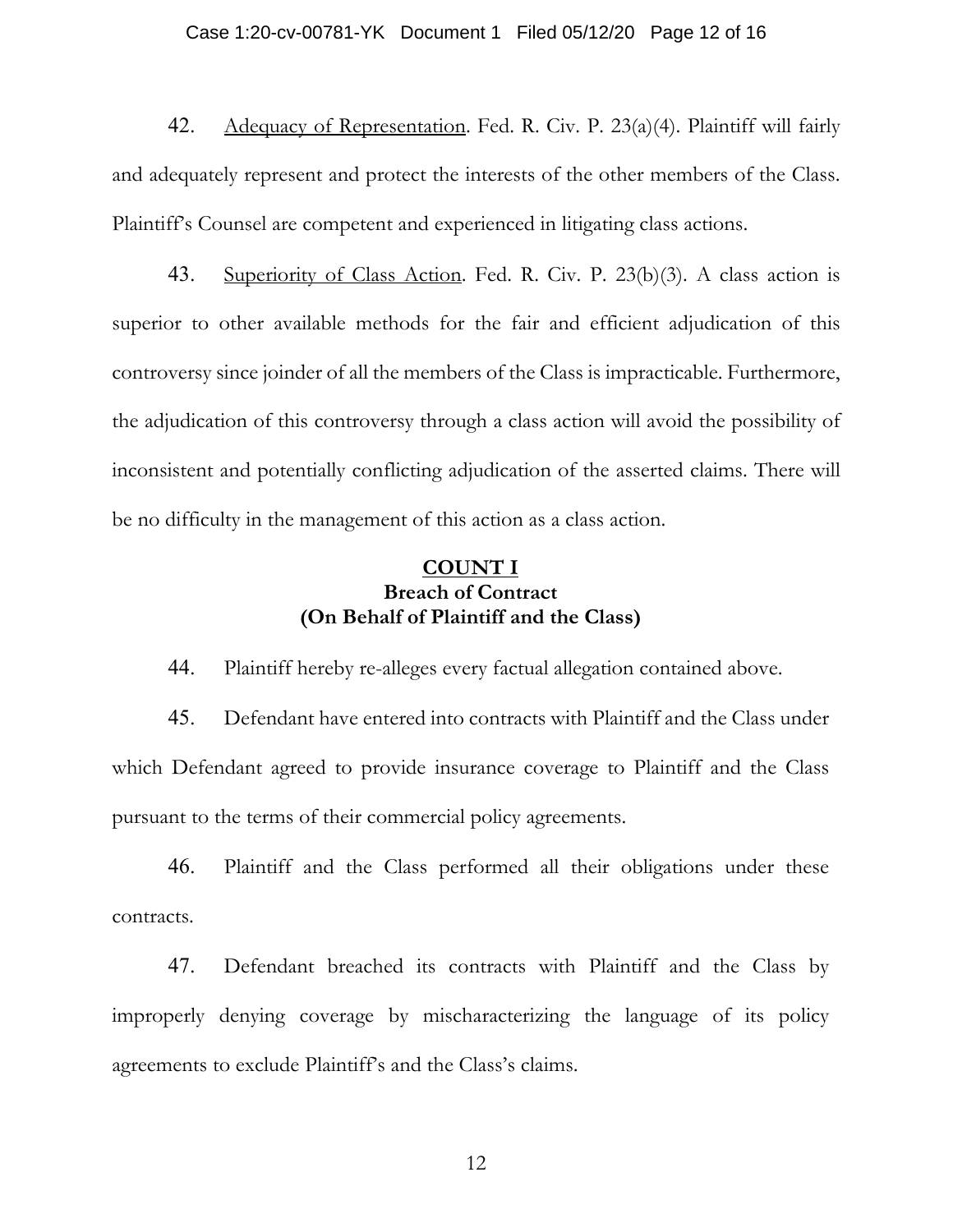#### Case 1:20-cv-00781-YK Document 1 Filed 05/12/20 Page 13 of 16

48. Plaintiff and the Class have sustained damages as a result of Defendant's breaches of contract in an amount to be proven at trial.

# **COUNT II Breach of the Duty of Good Faith and Fair Dealing (On Behalf of Plaintiff and the Class)**

49. Plaintiff hereby re-alleges every factual allegation contained above.

50. Good faith is an element of the contract that Plaintiff and the Class entered into with Defendant in obtaining insurance coverage. Whether by common law or statute, all such contracts impose upon each party a duty of good faith and fair dealing. Good faith and fair dealing, in connection with executing contracts and discharging performance and other duties according to their terms, means preserving the spirit—not merely the letter—of the bargain.

51. Put differently, the parties to a contract are mutually obligated to comply with the substance of their contract in addition to its form. Evading the spirit of the bargain and abusing the power to specify terms constitute examples of bad faith in the performance of contracts.

52. Plaintiff and the Class performed all their obligations under their implied contracts with Defendant.

53. Defendant breached the covenant of good faith and fair dealing by purposefully mischaracterizing provisions of its insurance coverage agreements so as to not honor its contractual duties to Plaintiff and the Class under those agreements.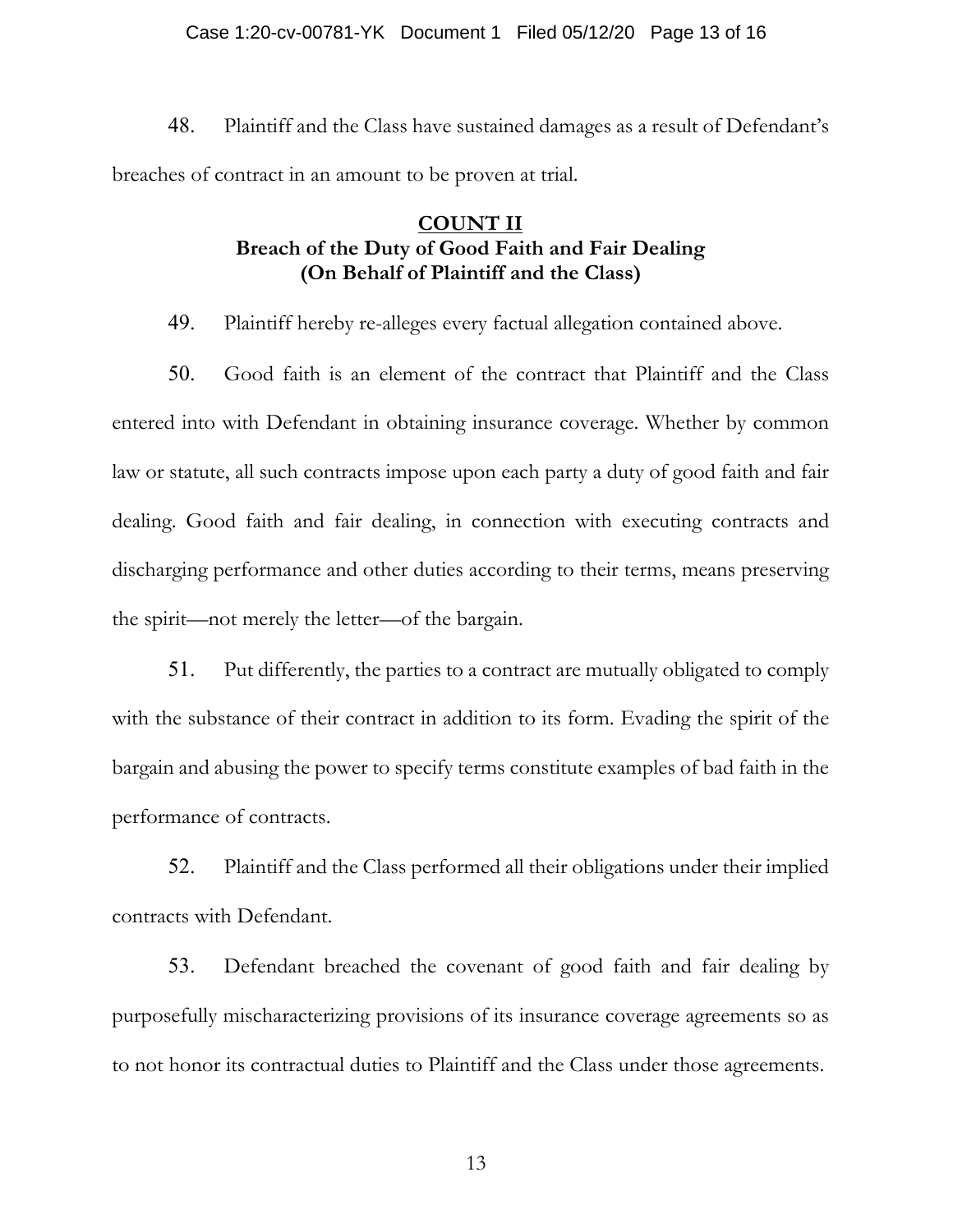#### Case 1:20-cv-00781-YK Document 1 Filed 05/12/20 Page 14 of 16

54. Plaintiff and the Class have sustained damages as a result of Defendant's breaches of the covenant of good faith and fair dealing in an amount to be proven at trial.

# **COUNT III Unjust Enrichment (On Behalf of Plaintiff and the Class)**

55. Plaintiff hereby re-alleges every factual allegation contained above. This claim is plead in the alternative.

56. Plaintiff and the Class conferred a benefit on Defendant by paying Defendant money in exchange for insurance coverage.

57. The circumstances are such that it would be unjust and inequitable for Defendant to retain the benefit that it unjustly received from Plaintiff and the Class now that Defendant has wrongfully denied Plaintiff's and the Class's claims for business losses and expenses due to the COVID-19 pandemic.

58. Plaintiff and the Class are entitled to recover damages from Defendant as a result of Defendant's unjust enrichment in an amount to be proven at trial.

#### **REQUEST FOR RELIEF**

WHEREFORE, Plaintiff, individually and on behalf of the other members of the Class proposed in this Complaint, respectfully requests that the Court enter judgment in his favor and against Defendant, as follows: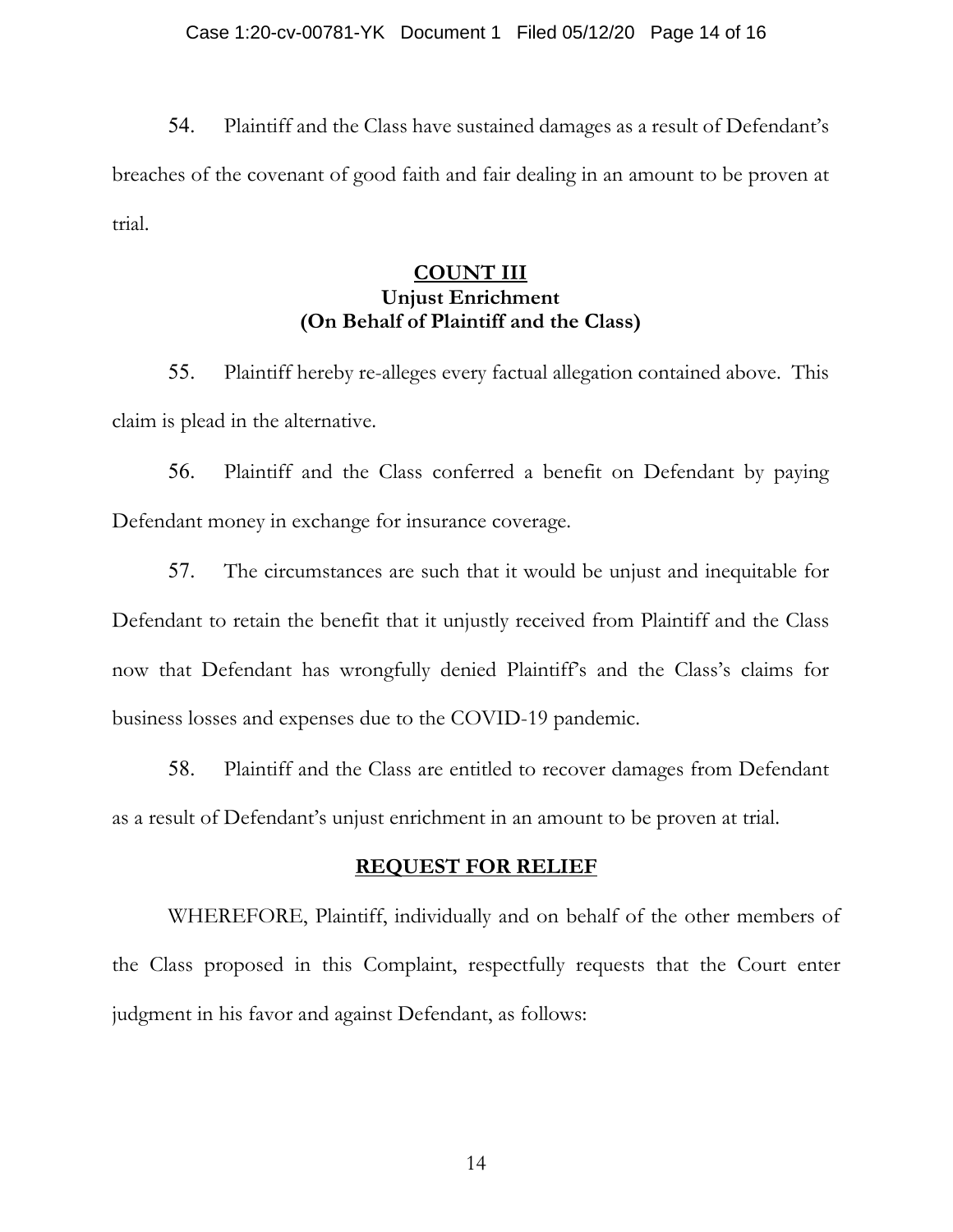#### Case 1:20-cv-00781-YK Document 1 Filed 05/12/20 Page 15 of 16

A. Declaring that this action is a proper class action, certifying the Class as requested herein, designating Plaintiff as Class Representative and appointing the undersigned counsel as Class Counsel;

B. Ordering Defendant to pay actual damages (and no less than the statutory minimum damages) and equitable monetary relief to Plaintiff and the other members of the Class;

C. Ordering Defendant to pay punitive damages, as allowable by law, to Plaintiff and the other members of the Class;

D. Awarding injunctive relief as permitted by law or equity, including enjoining Defendant from continuing the unlawful practices as set forth herein;

E. Ordering Defendant to pay attorneys' fees and litigation costs to Plaintiff and the other members of the Class;

F. Ordering Defendant to pay both pre- and post-judgment interest on any amounts awarded; and

G. Ordering such other and further relief as may be just and proper.

#### **JURY DEMAND**

Plaintiff demands a trial by jury of all claims in this Complaint so triable.

Respectfully submitted,

Dated: May 12, 2020 *Benjamin F. Johns* 

Benjamin F. Johns *BFJ@chimicles.com* **CHIMICLES SCHWARTZ KRINER & DONALDSON-SMITH LLP**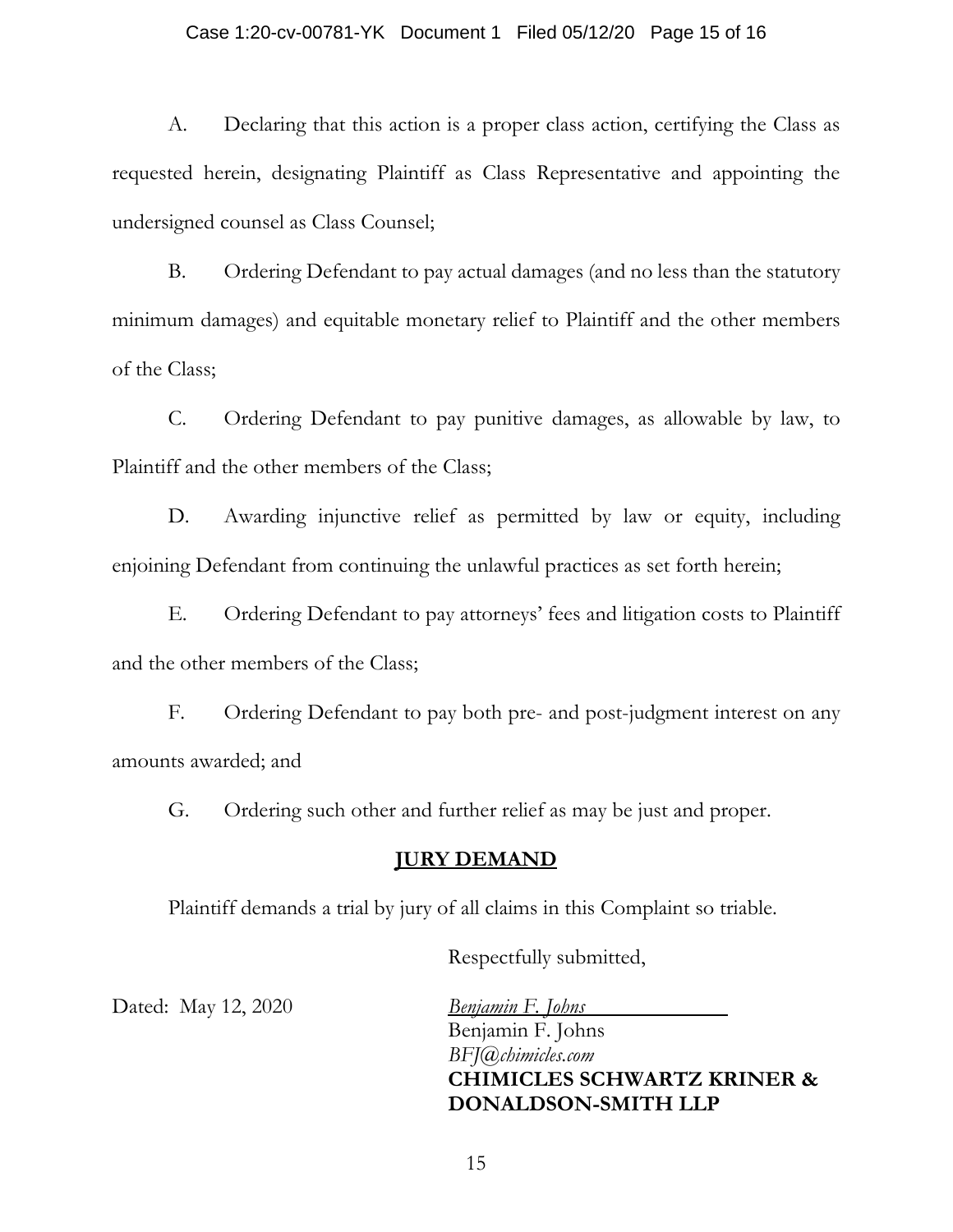One Haverford Centre 361 West Lancaster Avenue Haverford, Pennsylvania 19041 Tel: 610-642-8500; Fax: 610-649-3633

Tina Wolfson\* *twolfson@ahdootwolfson.com*  Bradley K. King\* *bking@ahdootwolfson.com*  **AHDOOT & WOLFSON, PC** 10728 Lindbrook Drive Los Angeles, California 90024 Tel: 310-474-9111; Fax: 310-474-8585 (\**pro hac vice* applications forthcoming)

*Counsel for Plaintiff and the Putative Class*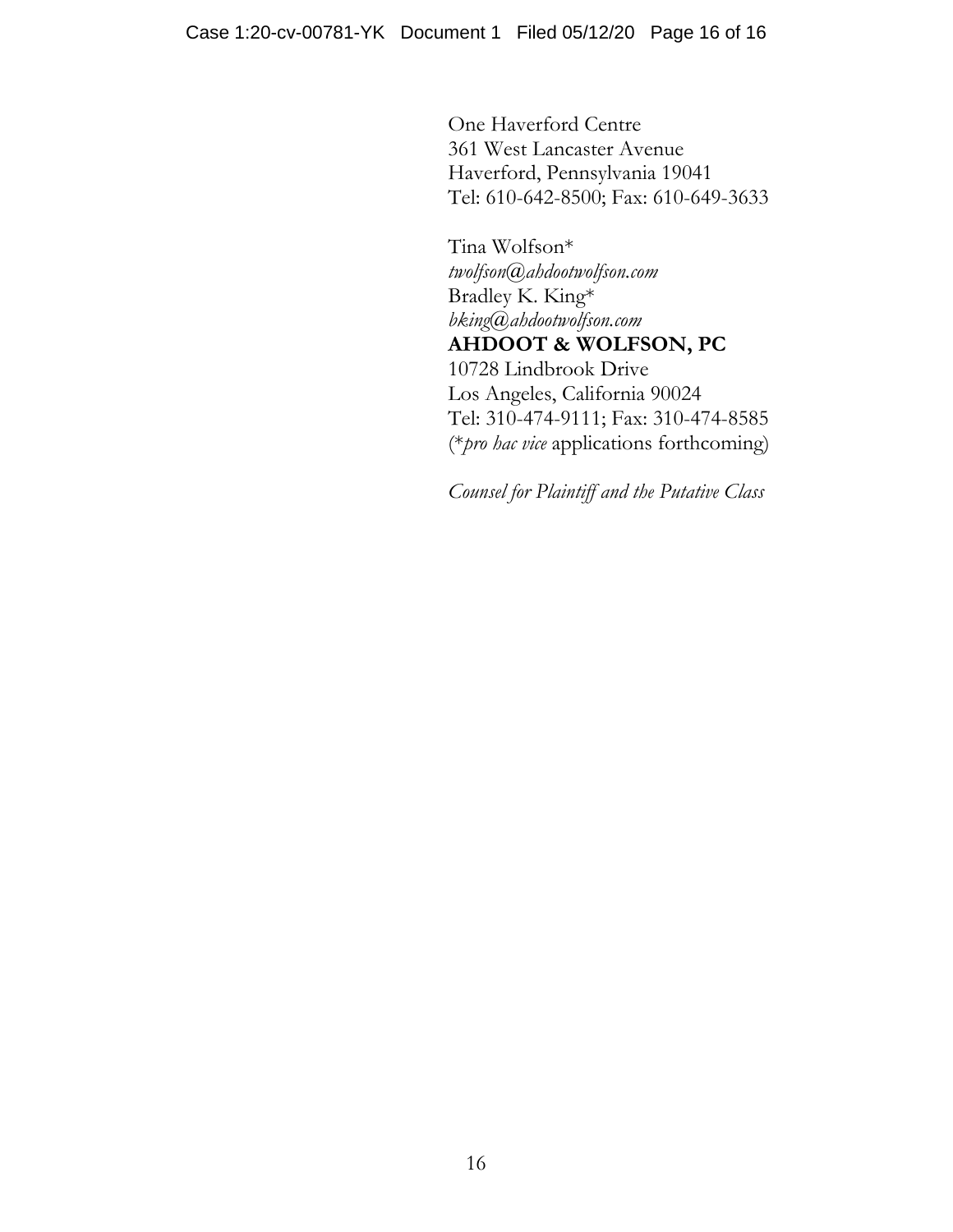#### **JS 44** (Rev. 02)

#### $2719)$ Case 1:20-cv-00781-YK pocument 1-1 Filed 05/12/20 Page 1 of 2

| I. (a) PLAINTIFFS<br>Richard Kahn and AARK Enterprise LLC d/b/a Mauldin's<br>Greenville Cty., SC<br>(b) County of Residence of First Listed Plaintiff<br>(EXCEPT IN U.S. PLAINTIFF CASES)                                                                                                                                                                                                                                                                                                  |                                                                                                                                                                                                                                                                                                                                                                                                                              |                                                                                                                                                                                                                                                                                                                                                                                                                                         | purpose of initiating the civil docket sheet. (SEE INSTRUCTIONS ON NEXT PAGE OF THIS FORM.)<br><b>DEFENDANTS</b><br>Pennsylvania National Mutual Casualty Insurance Company<br>Dauphin Cty., PA<br>County of Residence of First Listed Defendant<br>(IN U.S. PLAINTIFF CASES ONLY)<br>IN LAND CONDEMNATION CASES, USE THE LOCATION OF<br>NOTE:<br>THE TRACT OF LAND INVOLVED. |                                                                                                                                                                                                                                                             |                                                                                                                                                                                                                                                                                                                                                                                                                    |                                                                                                                                                                                                                                                                                                                                                                                                                                                                                                                         |
|--------------------------------------------------------------------------------------------------------------------------------------------------------------------------------------------------------------------------------------------------------------------------------------------------------------------------------------------------------------------------------------------------------------------------------------------------------------------------------------------|------------------------------------------------------------------------------------------------------------------------------------------------------------------------------------------------------------------------------------------------------------------------------------------------------------------------------------------------------------------------------------------------------------------------------|-----------------------------------------------------------------------------------------------------------------------------------------------------------------------------------------------------------------------------------------------------------------------------------------------------------------------------------------------------------------------------------------------------------------------------------------|-------------------------------------------------------------------------------------------------------------------------------------------------------------------------------------------------------------------------------------------------------------------------------------------------------------------------------------------------------------------------------|-------------------------------------------------------------------------------------------------------------------------------------------------------------------------------------------------------------------------------------------------------------|--------------------------------------------------------------------------------------------------------------------------------------------------------------------------------------------------------------------------------------------------------------------------------------------------------------------------------------------------------------------------------------------------------------------|-------------------------------------------------------------------------------------------------------------------------------------------------------------------------------------------------------------------------------------------------------------------------------------------------------------------------------------------------------------------------------------------------------------------------------------------------------------------------------------------------------------------------|
|                                                                                                                                                                                                                                                                                                                                                                                                                                                                                            |                                                                                                                                                                                                                                                                                                                                                                                                                              |                                                                                                                                                                                                                                                                                                                                                                                                                                         |                                                                                                                                                                                                                                                                                                                                                                               |                                                                                                                                                                                                                                                             |                                                                                                                                                                                                                                                                                                                                                                                                                    |                                                                                                                                                                                                                                                                                                                                                                                                                                                                                                                         |
| <b>II. BASIS OF JURISDICTION</b> (Place an "X" in One Box Only)<br>$\Box$ 1 U.S. Government<br>Plaintiff                                                                                                                                                                                                                                                                                                                                                                                   | <b>1</b> 3 Federal Question<br>(U.S. Government Not a Party)                                                                                                                                                                                                                                                                                                                                                                 |                                                                                                                                                                                                                                                                                                                                                                                                                                         |                                                                                                                                                                                                                                                                                                                                                                               | (For Diversity Cases Only)<br>Citizen of This State                                                                                                                                                                                                         | <b>DEF</b><br>PTF<br>Incorporated or Principal Place<br>$\Box$ 1<br>$\Box$ 1                                                                                                                                                                                                                                                                                                                                       | <b>III. CITIZENSHIP OF PRINCIPAL PARTIES</b> (Place an "X" in One Box for Plaintiff<br>and One Box for Defendant)<br><b>DEF</b><br><b>PTF</b><br>$\mathbf{\mathsf{X}}$ 4<br>$\Box$ 4                                                                                                                                                                                                                                                                                                                                    |
| $\Box$ 2 U.S. Government<br>Defendant                                                                                                                                                                                                                                                                                                                                                                                                                                                      | $\mathsf{X}$ 4<br>Diversity                                                                                                                                                                                                                                                                                                                                                                                                  | (Indicate Citizenship of Parties in Item III)                                                                                                                                                                                                                                                                                                                                                                                           |                                                                                                                                                                                                                                                                                                                                                                               | Citizen of Another State                                                                                                                                                                                                                                    | of Business In This State<br>$\mathbf{X}_2$<br>$\Box$ 2 Incorporated <i>and</i> Principal Place                                                                                                                                                                                                                                                                                                                    | $\Box$ 5<br>$\Box$ 5<br>of Business In Another State                                                                                                                                                                                                                                                                                                                                                                                                                                                                    |
|                                                                                                                                                                                                                                                                                                                                                                                                                                                                                            |                                                                                                                                                                                                                                                                                                                                                                                                                              |                                                                                                                                                                                                                                                                                                                                                                                                                                         |                                                                                                                                                                                                                                                                                                                                                                               | Citizen or Subject of a<br>Foreign Country                                                                                                                                                                                                                  | $\Box$ 3 Foreign Nation<br>$\Box$ 3                                                                                                                                                                                                                                                                                                                                                                                | □ 6<br>$\Box$ 6                                                                                                                                                                                                                                                                                                                                                                                                                                                                                                         |
| IV. NATURE OF SUIT (Place an "X" in One Box Only)<br><b>CONTRACT</b>                                                                                                                                                                                                                                                                                                                                                                                                                       |                                                                                                                                                                                                                                                                                                                                                                                                                              | <b>TORTS</b>                                                                                                                                                                                                                                                                                                                                                                                                                            |                                                                                                                                                                                                                                                                                                                                                                               | <b>FORFEITURE/PENALTY</b>                                                                                                                                                                                                                                   | <b>BANKRUPTCY</b>                                                                                                                                                                                                                                                                                                                                                                                                  | Click here for: Nature of Suit Code Descriptions.<br><b>OTHER STATUTES</b>                                                                                                                                                                                                                                                                                                                                                                                                                                              |
| $\Box$ 120 Marine<br>$\Box$ 130 Miller Act<br>$\Box$ 140 Negotiable Instrument<br>$\Box$ 150 Recovery of Overpayment<br>& Enforcement of Judgment<br>□ 151 Medicare Act<br>□ 152 Recovery of Defaulted<br><b>Student Loans</b><br>(Excludes Veterans)<br>$\Box$ 153 Recovery of Overpayment<br>of Veteran's Benefits<br>$\Box$ 160 Stockholders' Suits<br>XI 190 Other Contract<br>195 Contract Product Liability<br>$\Box$ 196 Franchise<br><b>REAL PROPERTY</b><br>210 Land Condemnation | $\Box$ 310 Airplane<br>□ 315 Airplane Product<br>Liability<br>$\Box$ 320 Assault, Libel &<br>Slander<br>□ 330 Federal Employers'<br>Liability<br>$\Box$ 340 Marine<br>345 Marine Product<br>Liability<br>$\Box$ 350 Motor Vehicle<br>□ 355 Motor Vehicle<br>Product Liability<br>360 Other Personal<br>Injury<br>$\Box$ 362 Personal Injury -<br>Medical Malpractice<br><b>CIVIL RIGHTS</b><br>$\Box$ 440 Other Civil Rights | $\Box$ 365 Personal Injury -<br>Product Liability<br>□ 367 Health Care/<br>Pharmaceutical<br>Personal Injury<br><b>Product Liability</b><br>$\square$ 368 Asbestos Personal<br><b>Injury Product</b><br>Liability<br>PERSONAL PROPERTY<br>□ 370 Other Fraud<br>$\Box$ 371 Truth in Lending<br>380 Other Personal<br>Property Damage<br>□ 385 Property Damage<br>Product Liability<br><b>PRISONER PETITIONS</b><br><b>Habeas Corpus:</b> |                                                                                                                                                                                                                                                                                                                                                                               | of Property 21 USC 881<br>$\Box$ 690 Other<br><b>LABOR</b><br>710 Fair Labor Standards<br>Act<br>720 Labor/Management<br>Relations<br>740 Railway Labor Act<br>751 Family and Medical<br>Leave Act<br>790 Other Labor Litigation<br>791 Employee Retirement | $\Box$ 423 Withdrawal<br>28 USC 157<br><b>PROPERTY RIGHTS</b><br>$\Box$ 820 Copyrights<br>□ 830 Patent<br>□ 835 Patent - Abbreviated<br>New Drug Application<br>□ 840 Trademark<br><b>SOCIAL SECURITY</b><br>$\Box$ 861 HIA (1395ff)<br>1 862 Black Lung (923)<br>$\Box$ 863 DIWC/DIWW (405(g))<br>$\Box$ 864 SSID Title XVI<br>$\Box$ 865 RSI (405(g))<br><b>FEDERAL TAX SUITS</b><br>□ 870 Taxes (U.S. Plaintiff | $\Box$ 376 Qui Tam (31 USC<br>3729(a)<br>$\Box$ 400 State Reapportionment<br>$\Box$ 410 Antitrust<br>$\Box$ 430 Banks and Banking<br>$\Box$ 450 Commerce<br>$\Box$ 460 Deportation<br>□ 470 Racketeer Influenced and<br><b>Corrupt Organizations</b><br>□ 480 Consumer Credit<br>485 Telephone Consumer<br>Protection Act<br>□ 490 Cable/Sat TV<br>□ 850 Securities/Commodities/<br>Exchange<br>□ 890 Other Statutory Actions<br>□ 891 Agricultural Acts<br>□ 893 Environmental Matters<br>□ 895 Freedom of Information |
| $\square$ 220 Foreclosure<br>□ 230 Rent Lease & Ejectment<br>□ 240 Torts to Land<br>$\Box$ 245 Tort Product Liability<br>□ 290 All Other Real Property                                                                                                                                                                                                                                                                                                                                     | $\Box$ 441 Voting<br>$\square$ 442 Employment<br>$\Box$ 443 Housing/<br>Accommodations<br>$\Box$ 445 Amer. w/Disabilities -<br>Employment<br>$\Box$ 446 Amer. w/Disabilities -<br>Other<br>$\square$ 448 Education                                                                                                                                                                                                           | □ 463 Alien Detainee<br>□ 510 Motions to Vacate<br>Sentence<br>□ 530 General<br>□ 535 Death Penalty<br>Other:<br>$\Box$ 540 Mandamus & Other<br>$\Box$ 550 Civil Rights<br>□ 555 Prison Condition<br>560 Civil Detainee -<br>Conditions of<br>Confinement                                                                                                                                                                               |                                                                                                                                                                                                                                                                                                                                                                               | Income Security Act<br><b>IMMIGRATION</b><br>$\Box$ 462 Naturalization Application<br>$\Box$ 465 Other Immigration<br>Actions                                                                                                                               | or Defendant)<br>□ 871 IRS-Third Party<br>26 USC 7609                                                                                                                                                                                                                                                                                                                                                              | Act<br>□ 896 Arbitration<br>□ 899 Administrative Procedure<br>Act/Review or Appeal of<br><b>Agency Decision</b><br>$\Box$ 950 Constitutionality of<br><b>State Statutes</b>                                                                                                                                                                                                                                                                                                                                             |
| V. ORIGIN (Place an "X" in One Box Only)<br>$\mathbf{X}$ 1 Original<br>Proceeding                                                                                                                                                                                                                                                                                                                                                                                                          | $\square$ 2 Removed from<br>$\Box$ 3<br><b>State Court</b>                                                                                                                                                                                                                                                                                                                                                                   | Remanded from<br>Appellate Court                                                                                                                                                                                                                                                                                                                                                                                                        | Reopened                                                                                                                                                                                                                                                                                                                                                                      | $\Box$ 4 Reinstated or $\Box$ 5 Transferred from<br>(specify)<br>Cite the U.S. Civil Statute under which you are filing (Do not cite jurisdictional statutes unless diversity):                                                                             | $\Box$ 6 Multidistrict<br>Litigation -<br>Another District<br>Transfer                                                                                                                                                                                                                                                                                                                                             | $\Box$ 8 Multidistrict<br>Litigation -<br>Direct File                                                                                                                                                                                                                                                                                                                                                                                                                                                                   |
| VI. CAUSE OF ACTION                                                                                                                                                                                                                                                                                                                                                                                                                                                                        | 28 U.S.C. Section 1332(d)(2)<br>Brief description of cause:                                                                                                                                                                                                                                                                                                                                                                  |                                                                                                                                                                                                                                                                                                                                                                                                                                         |                                                                                                                                                                                                                                                                                                                                                                               |                                                                                                                                                                                                                                                             | Denial of insurance claim for loss of business profits and expenses due to COVID-19                                                                                                                                                                                                                                                                                                                                |                                                                                                                                                                                                                                                                                                                                                                                                                                                                                                                         |
| <b>VII. REQUESTED IN</b><br><b>COMPLAINT:</b>                                                                                                                                                                                                                                                                                                                                                                                                                                              | UNDER RULE 23, F.R.Cv.P.                                                                                                                                                                                                                                                                                                                                                                                                     | <b>E</b> CHECK IF THIS IS A CLASS ACTION                                                                                                                                                                                                                                                                                                                                                                                                |                                                                                                                                                                                                                                                                                                                                                                               | <b>DEMAND \$</b>                                                                                                                                                                                                                                            | <b>JURY DEMAND:</b>                                                                                                                                                                                                                                                                                                                                                                                                | CHECK YES only if demanded in complaint:<br>$\times$ Yes<br>$\square$ No                                                                                                                                                                                                                                                                                                                                                                                                                                                |
| VIII. RELATED CASE(S)<br><b>IF ANY</b>                                                                                                                                                                                                                                                                                                                                                                                                                                                     | (See instructions):                                                                                                                                                                                                                                                                                                                                                                                                          | <b>JUDGE</b>                                                                                                                                                                                                                                                                                                                                                                                                                            |                                                                                                                                                                                                                                                                                                                                                                               |                                                                                                                                                                                                                                                             | DOCKET NUMBER                                                                                                                                                                                                                                                                                                                                                                                                      |                                                                                                                                                                                                                                                                                                                                                                                                                                                                                                                         |
| <b>DATE</b>                                                                                                                                                                                                                                                                                                                                                                                                                                                                                |                                                                                                                                                                                                                                                                                                                                                                                                                              | SIGNATURE OF ATTORNEY OF RECORD                                                                                                                                                                                                                                                                                                                                                                                                         |                                                                                                                                                                                                                                                                                                                                                                               |                                                                                                                                                                                                                                                             |                                                                                                                                                                                                                                                                                                                                                                                                                    |                                                                                                                                                                                                                                                                                                                                                                                                                                                                                                                         |
| May 12, 2020                                                                                                                                                                                                                                                                                                                                                                                                                                                                               |                                                                                                                                                                                                                                                                                                                                                                                                                              |                                                                                                                                                                                                                                                                                                                                                                                                                                         |                                                                                                                                                                                                                                                                                                                                                                               |                                                                                                                                                                                                                                                             | Benjamin F. Johns                                                                                                                                                                                                                                                                                                                                                                                                  |                                                                                                                                                                                                                                                                                                                                                                                                                                                                                                                         |